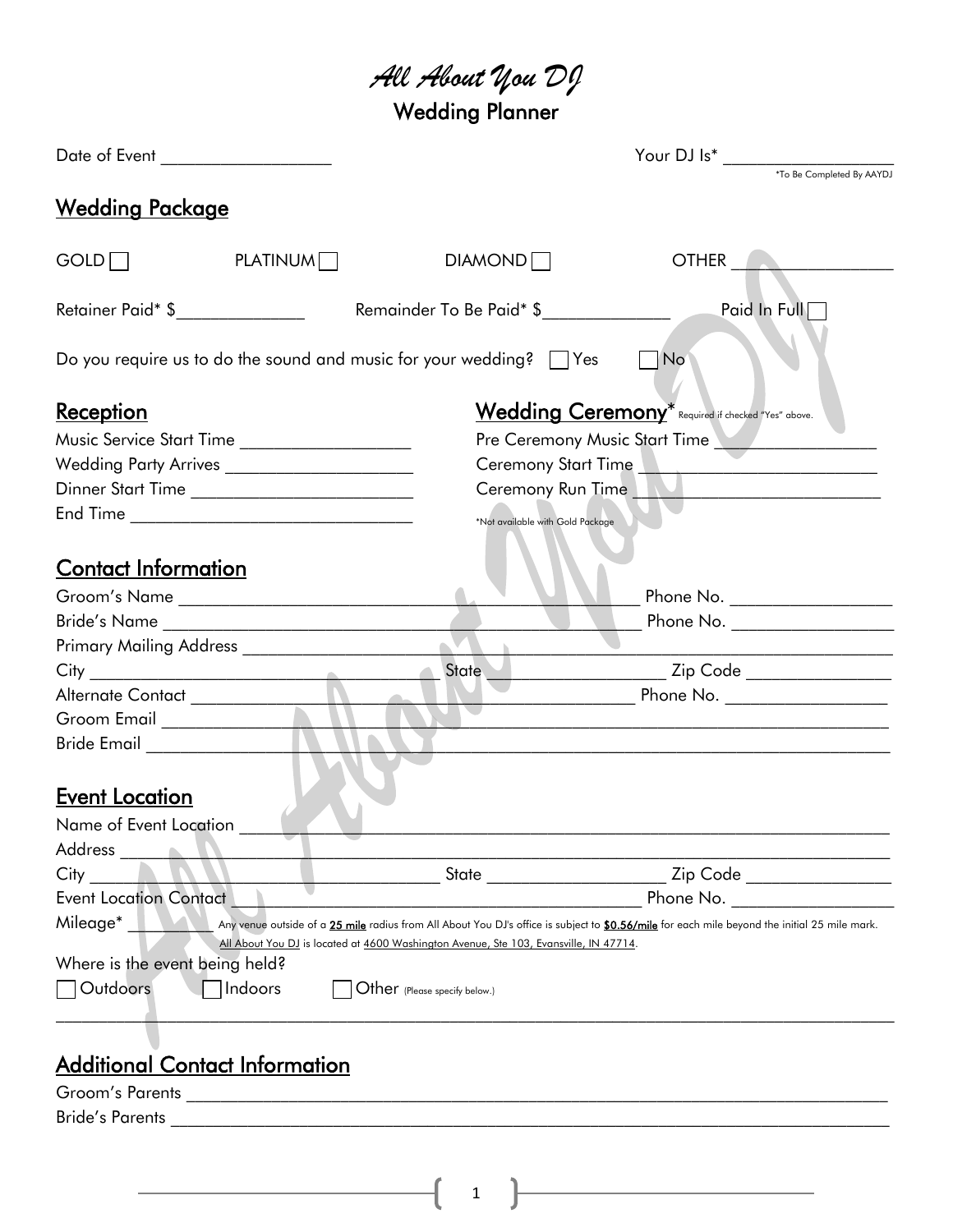#### Bride & Groom

## **Wedding Party Information**

| <b>Bridesmaids &amp; Groomsmen</b>                      | List in order of appearance starting from the first couple to walk down the aisle, ending with MOH & BM. |
|---------------------------------------------------------|----------------------------------------------------------------------------------------------------------|
|                                                         |                                                                                                          |
|                                                         |                                                                                                          |
|                                                         |                                                                                                          |
|                                                         |                                                                                                          |
|                                                         |                                                                                                          |
|                                                         |                                                                                                          |
|                                                         |                                                                                                          |
| Groomsman 8) _______________________                    |                                                                                                          |
| Groomsman 9) _________________                          |                                                                                                          |
| Bridesmaid 10) ___________________<br>Groomsman 10)     |                                                                                                          |
| Bridesmaid 11) _______________<br>Groomsman 11)         |                                                                                                          |
| Bridesmaid 12)<br>Groomsman 12)                         |                                                                                                          |
| Bridesmaid 13)<br>Groomsman 13)                         |                                                                                                          |
| Bridesmaid 14)<br>Groomsman 14)                         |                                                                                                          |
| Maid Matron of Honor<br>Best Man                        | <u> 1989 - Johann Stein, mars an deutscher Stein († 1958)</u>                                            |
| How would you like to be introduced?                    |                                                                                                          |
| How would you like your wedding party to be introduced? |                                                                                                          |
| First and Last Names                                    | First Names Only                                                                                         |

 $\begin{pmatrix} 2 \end{pmatrix}$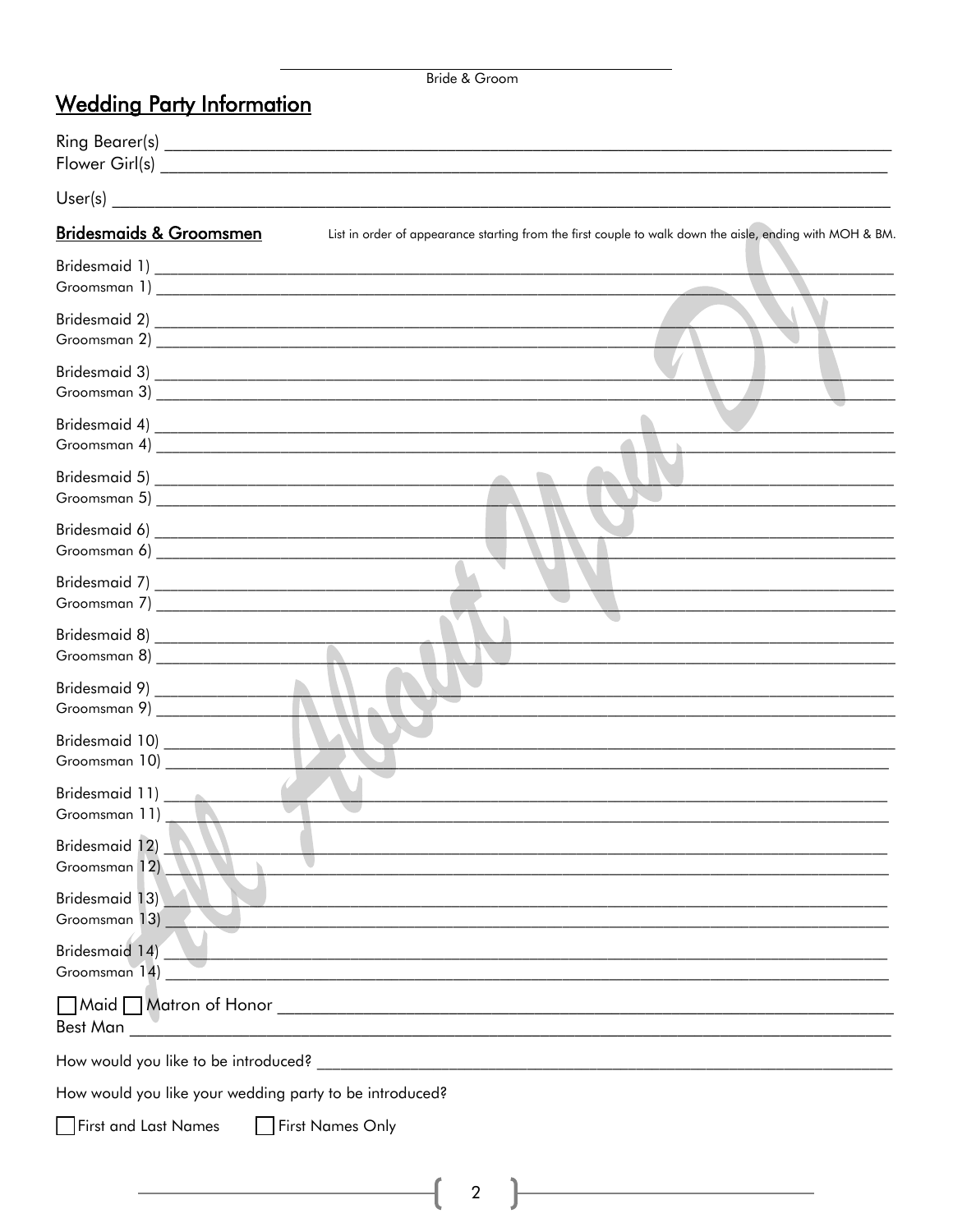|  |  | Bride & Groom |
|--|--|---------------|
|--|--|---------------|

## **Wedding Itinerary**

Below number in order the order of events in which you would like them to occur. Please mark N/A if an event is not required. Please list SONG TITLE and ARTIST for all required songs.

| Cocktail Period                   |                                                          |        |
|-----------------------------------|----------------------------------------------------------|--------|
| <b>Wedding Party Entrance</b>     |                                                          |        |
| <b>Bride &amp; Groom Entrance</b> |                                                          |        |
| Blessing                          |                                                          |        |
| Dinner                            |                                                          |        |
| Toast                             |                                                          |        |
| Cake                              |                                                          |        |
| <b>First Dance</b>                |                                                          |        |
| <b>Father-Daughter Dance</b>      | $\sim$                                                   | Father |
| Mother-Son Dance                  |                                                          | Mother |
| <b>Money Dance</b>                |                                                          |        |
| <b>Anniversary Dance</b>          |                                                          |        |
| <b>Bouquet Toss</b>               | $\mathsf{Song} \_\_\_\_\_\_\_\_\_\$                      |        |
| <b>Garter Toss</b>                |                                                          |        |
| Open Dance Floor                  | $\mathsf{Song} \_\_\_\_\_\_\_\_\_\_\_\_\_\_\_\_\_\_\_\_$ |        |
| Other                             | $\mathsf{Song} \_\_$                                     |        |
| <b>Wedding Ceremony</b>           |                                                          |        |
| Grandmothers _______              |                                                          |        |
| Mothers                           |                                                          |        |
| Bridal Party__________________    |                                                          |        |
| Bride                             |                                                          |        |
| Recessional                       |                                                          |        |
| Other                             |                                                          |        |
|                                   |                                                          |        |
|                                   |                                                          |        |
|                                   |                                                          |        |

# Ceremony & Reception Notes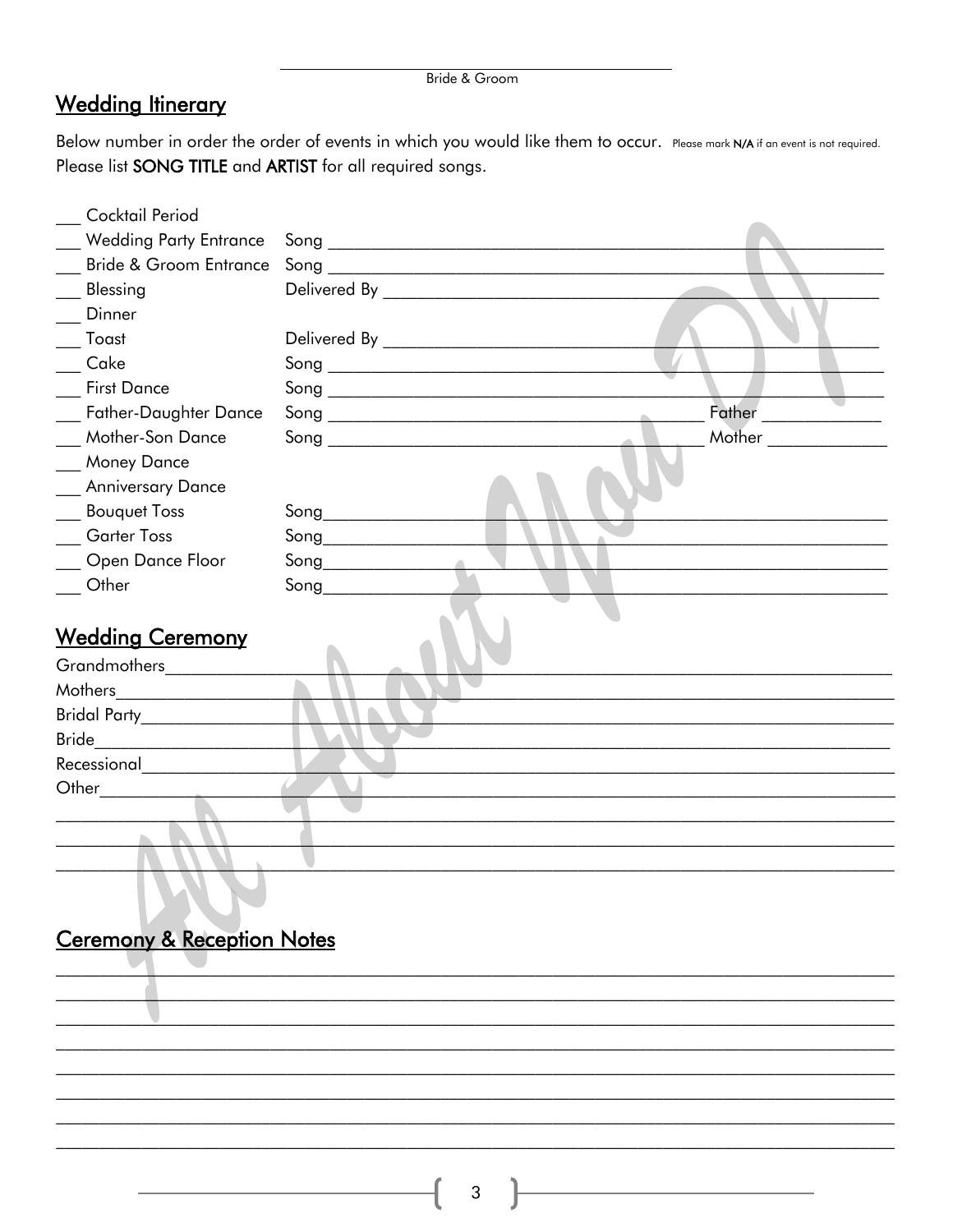| Bride & Groom |
|---------------|
|               |

Uplighting Not available with Gold Package. Wedding Colors

Uplighting Color(s)

### Additional Information

How many guests will be in attendance? \_\_\_\_\_\_\_\_\_\_\_\_\_

#### How would you like us to dress?

Formal: Dress Shirt, Dress Pants, Tie \_ Semi-Formal: Dress Shirt, Dress Pants, No Tie □ Casual: Polo, Slacks

#### Are we allowed to bring an assistant?

 $\Box$  Yes  $\Box$  No

#### Would you live your guests to request music?

 $\Box$  Yes  $\Box$  No All About You DJ will make every effort to accommodate song requests. Unfortunately, we cannot guarantee that we have a particular song in our library.

#### Do you plan to have a slide show? Not available with Gold Package.

|  |  | ◠ |
|--|--|---|
|--|--|---|

#### Do you plan to have a projected monogram? Not available with Gold Package.

|--|--|

 $No$ 

#### Do you require a lapel microphone for the ceremony? \$100 addon

 $\Box$  Yes  $\Box$  No

Do you require the DJ to be in attendance for the rehearsal run through? \$200 addon

 $\Box$  Yes  $\Box$  No

#### **Photobooth**  $\sqcap$  Yes  $\sqcap$  No

Photobooth is available with Diamond Package or as an addon for \$305 with any wedding package. All Photobooths require one (1) eight (8) foot table with tablecloth. If a tablecloth is not provided there will be a \$35 laundering fee for All About You DJ to provide their own tablecloth.

## Photobooth Addons

| Printer    | \$200 addon |
|------------|-------------|
| $\Box$ Yes | $\Box$ No   |

| Memory Book \$250 addon |  |  |
|-------------------------|--|--|
| $\Box$ Yes $\Box$ No    |  |  |

4